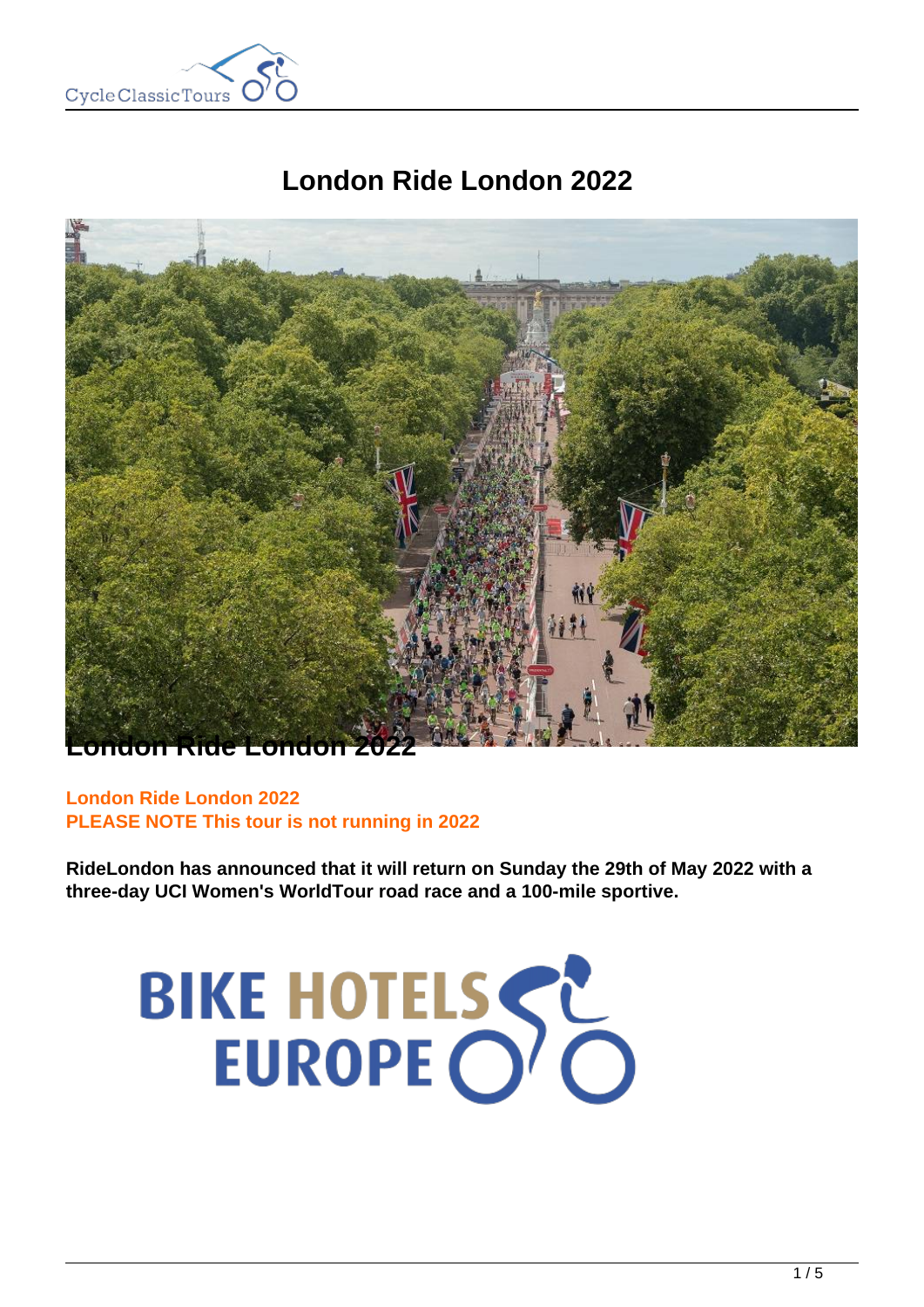



# **Prudential RideLondon 2022**

The Prudential RideLondon Surrey 100-46. It is your opportunity to cycle on closed roads around London, and most importantly for cyclosportive riders. Ride a route that is based on a route made famous by the 2012 Olympics Road Race.

100.000 cyclists will apply through the ballot to enter the RideLondon Surrey 100-46. But only 25.000 people will be on the start line!

The RideLondon Surrey 100 mile sportive had its first start in 2015 at the new Queen Elizabeth Olympic Park. Then it followed closed roads through the Capital out into Surrey following much of the 2012 Olympic road race route. From Surrey, it then came back towards the center of London taking in some of the UK's most famous landmarks before finishing on The Mall, home to many famous events in British history, and overlooked by Buckingham Palace, home to the British Royal Family.

The Prudential RideLondon Surrey 100 - 46 is part of the larger RideLondon weekend, which also includes the Ride London FreeCycle on Saturday where up to 70,000 cyclists of all ages and abilities will ride freely (and non-competitively) around an iconic 8-mile circuit in Central London. There is also the RideLondon Grand Prix on the evening of Saturday around a 1.3-mile circuit in Central London for Elite Women, Juniors, and hand cyclists.

# **Cycle the great London Prudential Ride London in 2022Prudential**

The Melia White House Hotel, is a 4-star hotel and is ideal for a longer stay and to bring nonriding partners and supporters. The hotel benefits from a prime central London location in a prestigious area in Regent's Park within close proximity of London's main attractions. They also provide a special bike room for all riders from Friday the August 2. Here you can store your bike and make any last-minute adjustments should they be required.

## **Itinerary**

Day 1

Check in Friday

Arrange your own transport to London and please make your way to the Melia White House hotel. On arrival you will be able to put your bike into the special bike room at the hotel. The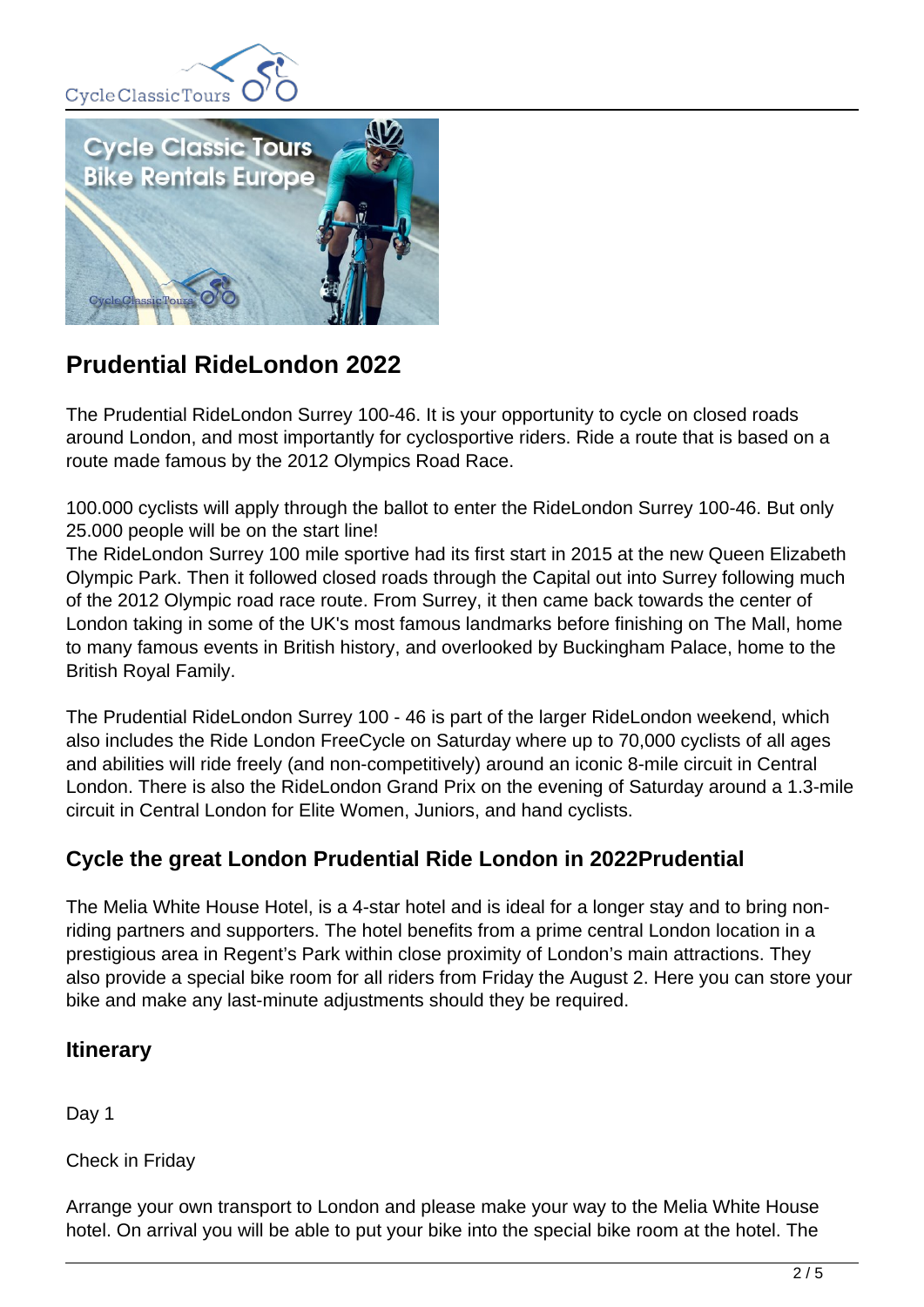

mechanic is on hand today to assist you with assembling your bike if you have traveled with your bike in a bike box or bag. After you have checked in, you will have the opportunity to have a wander out of the hotel and enjoy an evening out in London.

Day 2

**Saturday** 

The day of the Prudential RideLondon Grand Prix series and the Prudential RideLondon Freewheel event. If you have chosen to arrive today, you will be around at the hotel in case you require any assistance. Today is a free day to build your bike and register for the event. The guides are on hand to assist you. It is a good opportunity to explore the local area and prepare for tomorrow's event. If you want you can join the Prudential RideLondon Freewheel event today which is a free event with an expected 90,000 participants. Please note that this event is free but you have to pre-register online on the RideLondon website. Taking place in the evening, the Prudential RideLondon Classique for elite women series will take place on closed roads in and around The Mall, Whitehall, the Strand and Trafalgar Square. From our hotel you will be able to walk over to watch some of the action. The Mall is a couple of km walk away from the hotel. Check-in time is 15.00

Day 3

**Sunday** 

For those competing in Prudential RideLondon-Surrey 100, you will ride to the start from the hotel and be given a waved start somewhere between 06:00 and 08:30. Our bike guide will ride with you to the start at the earliest time. The ride will pass through nine London boroughs and the county of Surrey, before returning to Central London for a finish on The Mall. Later in the afternoon there will also be a Pro cycling event. Prudential RideLondon-Surrey Classic is the UCI event for 150 of the world's best cyclists. The route of the Prudential RideLondon-Surrey Classic is a variation on the London 2012 Olympic Road Race route. It will follow a similar route as the Prudential RideLondon-Surrey 100 course and feature a route extension (in Surrey) to meet UCI pro race requirements. You will be able to watch the finish of the Pro Race on the Mall this afternoon after you have finished yourself and got changed at the hotel. The Prudential RideLondon-Surrey 46 is likely to start around 9am from Queen Elizabeth Olympic Park.

Day 4

**Monday** 

Departure day…..Time to say goodbye, a good flight back home or a pleasant stay in London.

## **Airport**

There are many flights: for example to/from Madrid, Brussels, Amsterdam, Frankfurt, Berlin, Rome, Copenhagen, Barcelona, Athens, Zurich and many more very important cities from all around the Globe.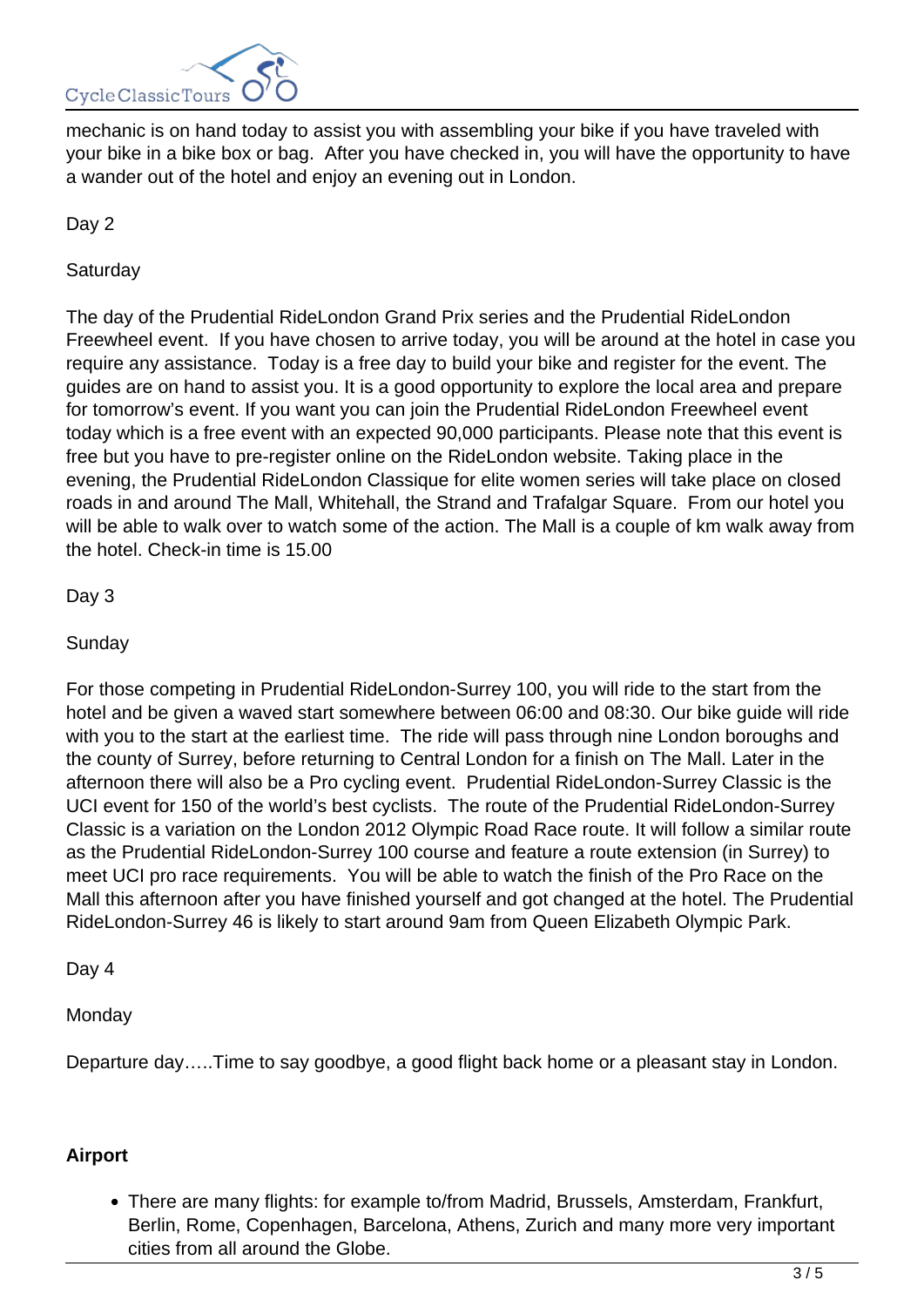

#### **London has 5 international airports**

- London Gatwick
- London Heathrow Airport
- London Stansted
- London City Airport
- London Luton Aiport

#### **Booking Information**

#### **Add your start date > Fill out and submit the online booking request**

- All prices are based on double rooms
- For bookings and inquiries contact us info@cycleclassictours.com

#### **Extra Information**

- 1. Fill out and submit the online booking request or send an email to info@cycleclassictours.com
- 2. We tend and try to send all over within 48 hours.
- 3. Please do not make travel plans until you receive our confirmation.
- 4. Please be advised that we make every effort to ensure that all the information given on this site is accurate. All statements and information have been researched and supplied by third parties.
- 5. The information given is accurate and reliable, to the best of our knowledge. Should errors be found, we will rectify them as quickly as possible. However, we accept no responsibility for errors or inaccuracies.

 **Included** 

.

- 3 Nights accommodation 4 \*\*\*\*
- Daily breakfasts
- All hotel taxes
- Guaranteed entry into Prudential RideLondon-Surrey 100 or 46 events